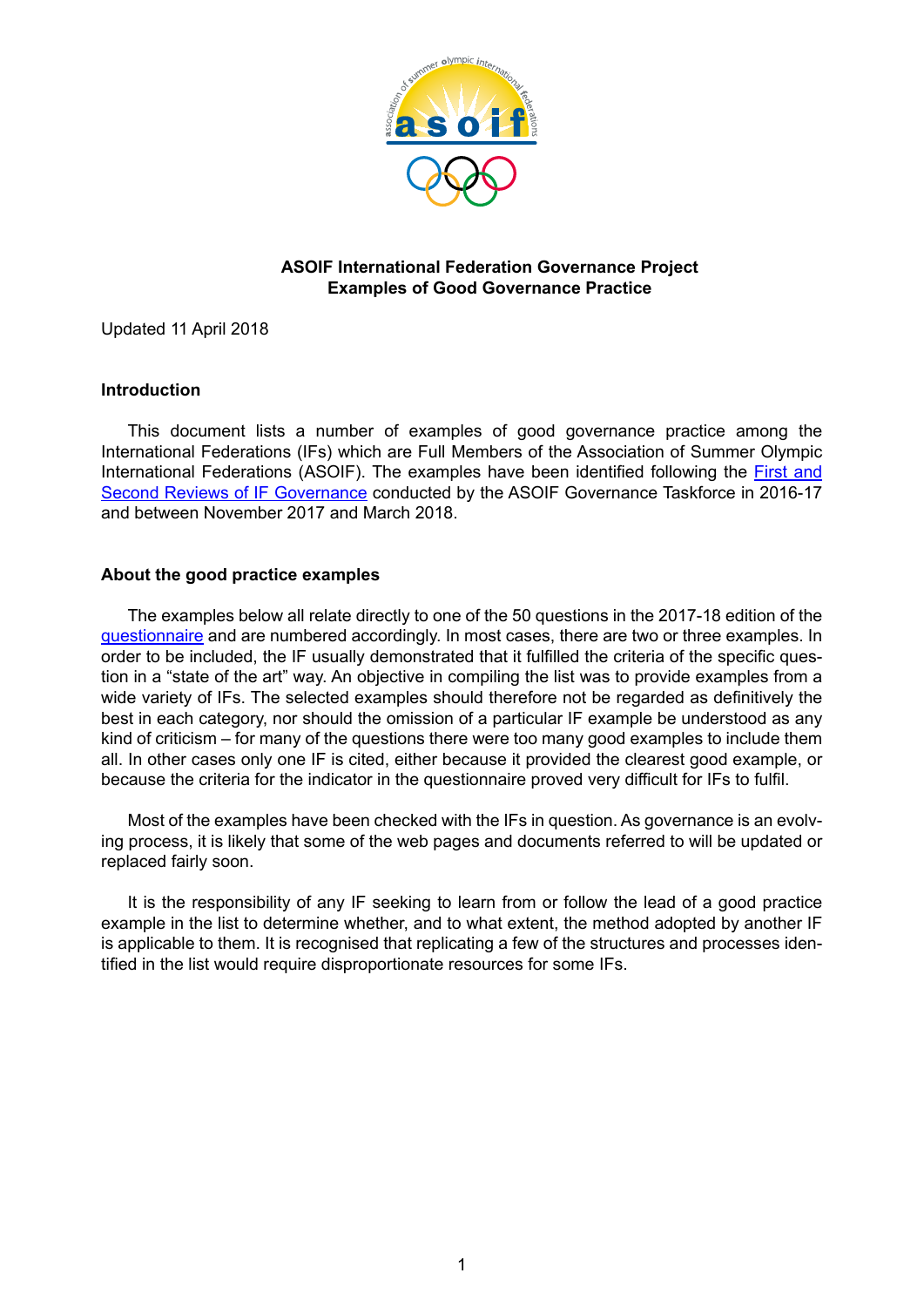## **List of good practice examples**

| <b>Ref</b> | <b>Topic</b>                   | IF                    | <b>Example</b>                                                                                                                                                                                     |
|------------|--------------------------------|-----------------------|----------------------------------------------------------------------------------------------------------------------------------------------------------------------------------------------------|
|            |                                |                       | <b>Section - Transparency</b>                                                                                                                                                                      |
| 2.1        | <b>Publication of statutes</b> | <b>FEI</b>            | Marked up and "clean" versions of statutes and other<br>documents published on website:<br>http://inside.fei.org/fei/regulations/general-rules                                                     |
| 2.1        | <b>Publication of statutes</b> | World<br>Sailing      | Marked up and "clean" versions of regulations<br>published on website:<br>http://www.sailing.org/documents/regulations/<br>regulations.php                                                         |
| 2.1        | <b>Publication of statutes</b> | <b>IAAF</b>           | Both 2017 and 2019 versions of the constitution are<br>published:<br>https://www.iaaf.org/about-iaaf/documents/constitution                                                                        |
| 2.2        | Organisational structure       | World<br>Archery      | Clear description of structure of the IF including an or-<br>ganisation chart: https://worldarchery.org/Governance                                                                                 |
| 2.2        | Organisational structure       | <b>BWF</b>            | Clear description of structure of the IF including an<br>organisation chart: http://bwfcorporate.com/about/<br>governance/                                                                         |
| 2.2        | Organisational structure       | <b>FIE</b>            | HQ staff and roles clearly laid out with tabs for the rest<br>of the organisation structure:<br>http://fie.org/fie/structure/office                                                                |
| 2.3        | Vision, mission, strategy      | <b>BWF</b>            | Vision, mission, values and strategic plan clearly laid<br>out: http://bwfcorporate.com/about/                                                                                                     |
| 2.3        | Vision, mission, strategy      | World<br><b>Rugby</b> | Detailed strategic plan with targets:<br>http://www.worldrugby.org/strategic-plan                                                                                                                  |
| 2.3        | Vision, mission, strategy      | <b>FISA</b>           | Detailed strategic plan, although without published<br>targets: http://www.worldrowing.com/mm//Document/<br>General/General/11/83/69/1502Web NFConference-<br>2015FISAStrategicPlanPPT Neutral.pdf |
| 2.3        | Vision, mission, strategy      | <b>FIH</b>            | Clear, straightforward strategic plan, although without<br>published targets: http://www.fih.ch/inside-fih/our-<br>strategy/                                                                       |
| 2.4        | Details of members             | <b>FEI</b>            | Publication of list of member nations with useful extra<br>information: https://data.fei.org/NFPages/NF/Search                                                                                     |
| 2.4        | Details of members             | <b>ITU</b>            | Publication of list of member nations with useful extra<br>information:<br>http://www.triathlon.org/federations                                                                                    |
| 2.4        | Details of members             | <b>IHF</b>            | Publication of list of member nations with useful extra<br>information:<br>http://ihf.info/en-us/theihf/memberfederations.aspx                                                                     |
| 2.5        | Details of elected officials   | <b>UCI</b>            | Names and biographies of elected officials published,<br>including conflict of interest declarations:<br>http://www.uci.ch/inside-uci/organisation/manage-<br>ment-committee-161115/               |
| 2.5        | Details of elected officials   | <b>IGF</b>            | Names and biographies of board members published:<br>http://www.igfgolf.org/about-igf/administration/<br>(However, mandate years are not mentioned)                                                |
| 2.5        | Details of elected officials   | <b>IWF</b>            | Names and biographies of executive board members<br>published:<br>http://www.iwf.net/focus-on-iwf/executive-board/                                                                                 |
| 2.6        | Annual report                  | <b>BWF</b>            | Several annual reports available to download:<br>http://bwfcorporate.com/about/annualreports/                                                                                                      |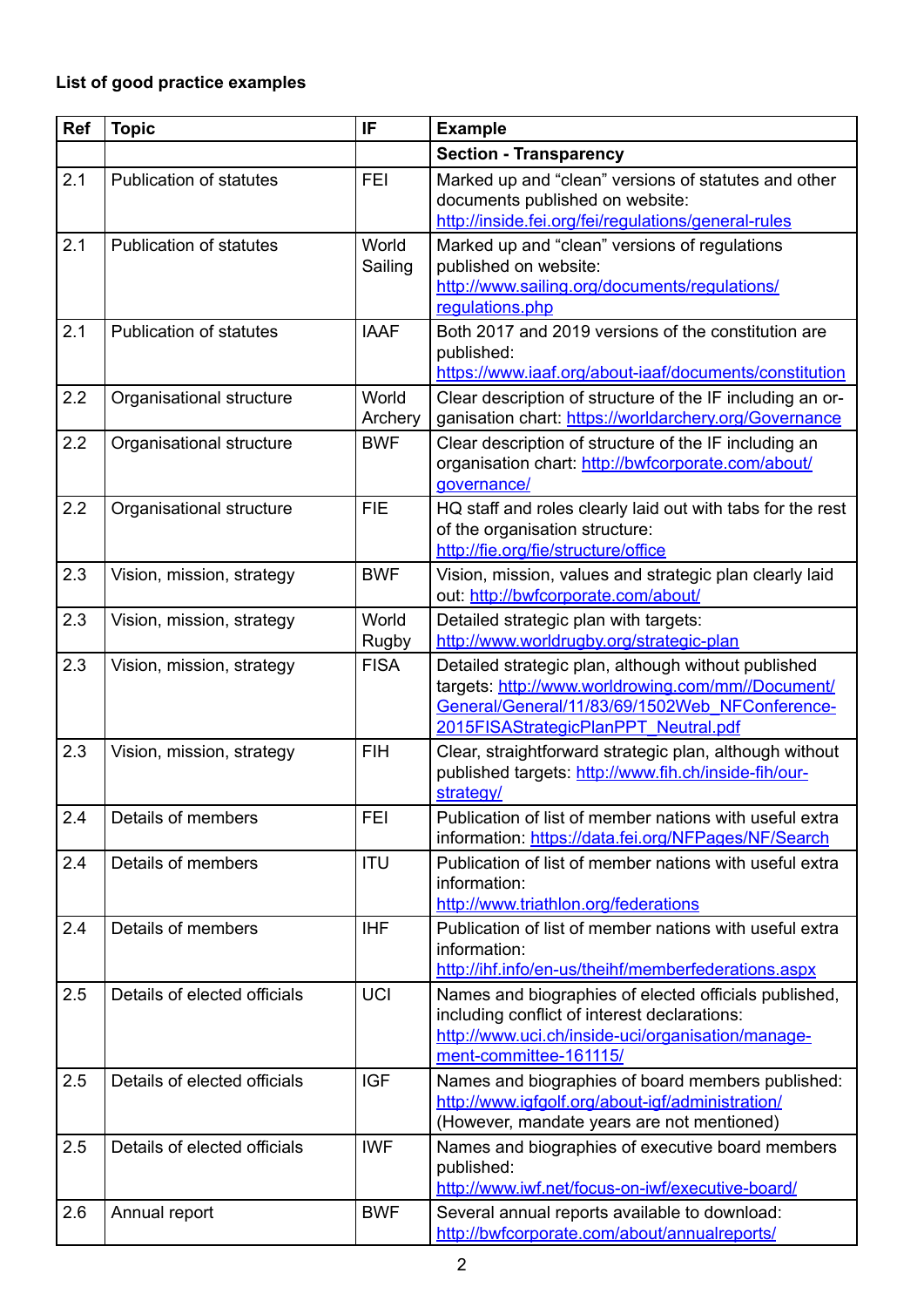| 2.6  | Annual report                     | <b>FEI</b>       | Several detailed annual reports available with the most<br>recent designed for viewing on screen:<br>https://inside.fei.org/fei/about-fei/publications/fei-annu-<br>al-report                                                                                                        |
|------|-----------------------------------|------------------|--------------------------------------------------------------------------------------------------------------------------------------------------------------------------------------------------------------------------------------------------------------------------------------|
| 2.7  | <b>Audited accounts</b>           | <b>UCI</b>       | Audited accounts published in annual reports with ex-<br>tensive narrative information:<br>http://www.uci.ch/inside-uci/about/annual-reports/                                                                                                                                        |
| 2.7  | <b>Audited accounts</b>           | <b>FIE</b>       | Detailed financial report by an IF with more limited<br>resources: http://static.fie.org/uploads/16/81255-6.1 fi-<br>nancial%20report%202015%20ang.pdf<br>And audited accounts:<br>http://static.fie.org/uploads/16/81258-6.2 2015%20re-<br>port%20of%20the%20auditors%20ang.pdf     |
| 2.8  | Allowances and benefits           | <b>BWF</b>       | Allowances and benefits listed clearly in Rules and<br>Procedures document (see Statutes Chapter 1, Sec-<br>tion 1.2.2, pg 20-30):<br>http://bwfcorporate.com/statutes                                                                                                               |
| 2.8  | Allowances and benefits           | <b>UCI</b>       | Remuneration for President and board members listed<br>in the Annual Report (see page 101 for year 2016):<br>http://www.uci.ch/inside-uci/about/annual-reports/<br>Information on per diems: http://www.uci.ch/mm/Doc-<br>ument/News/News/16/55/16/Officiels16-Multi English.<br>pdf |
| 2.8  | Allowances and benefits           | <b>FIFA</b>      | Remuneration for Council, senior executives and com-<br>mittee members published in the Governance Report<br>(pages 17-19):<br>http://resources.fifa.com/mm/document/affederation/<br>administration/02/87/89/23/gr2016env1_neutral.pdf                                              |
| 2.9  | <b>General Assembly documents</b> | <b>FISA</b>      | Extensive archive of Congress documents:<br>http://www.worldrowing.com/fisa/about-fisa/congress                                                                                                                                                                                      |
| 2.9  | <b>General Assembly documents</b> | World<br>Archery | Extensive archive of Congress documents:<br>https://extranet.worldarchery.org/documents/index.<br>php?dir=10                                                                                                                                                                         |
| 2.9  | <b>General Assembly documents</b> | <b>FIFA</b>      | Good range of Congress documents published includ-<br>ing summary articles about previous years:<br>http://www.fifa.com/about-fifa/fifa-congress/index.html                                                                                                                          |
| 2.10 | Summary of meeting decisions      | <b>FIE</b>       | Official information updates after major meetings (sep-<br>arate from news articles):<br>http://fie.org/fie/documents/letters/14                                                                                                                                                     |
| 2.10 | Summary of meeting decisions      | World<br>Sailing | <b>Extensive archive of Executive Committee minutes:</b><br>http://www.sailing.org/meetings/executive-minutes.php                                                                                                                                                                    |
| 2.10 | Summary of meeting decisions      | <b>FIG</b>       | Full updates after Executive Committee meetings, e.g.:<br>http://www.fig-gymnastics.com/site/figNews/<br>view?id=1739&dateBegin=06%2F02%2F2017&da-<br>teEnd=08%2F03%2F2017<br>Also detailed information in official Bulletins:<br>http://www.fig-gymnastics.com/site/news/bulletins  |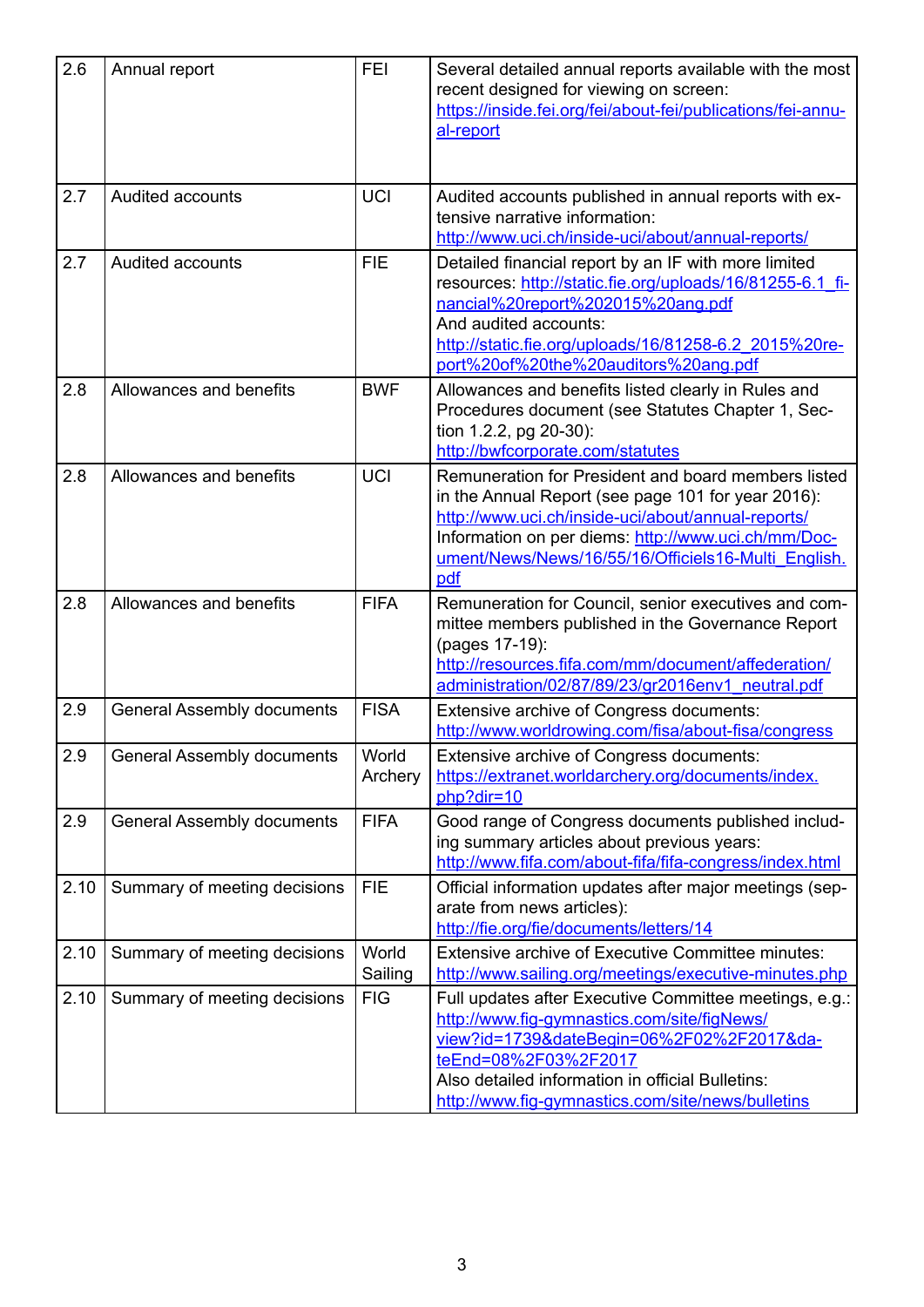| <b>Ref</b> | <b>Topic</b>                              | IF                    | <b>Section - Integrity</b>                                                                                                                                                                                                                                                                                                                         |
|------------|-------------------------------------------|-----------------------|----------------------------------------------------------------------------------------------------------------------------------------------------------------------------------------------------------------------------------------------------------------------------------------------------------------------------------------------------|
| 3.1        | Implementation of Code of Ethics          | <b>UCI</b>            | Independent Ethics Commission which implements<br>the Code of Ethics: http://www.uci.ch/inside-uci/or-<br>ganisation/commissions/commission/ethics-commis-<br>sion-165125/                                                                                                                                                                         |
| 3.1        | Implementation of Code of Ethics          | World<br><b>Rugby</b> | Legal team includes Integrity Unit Manager: http://<br>www.worldrugby.org/organisation/structure/staff                                                                                                                                                                                                                                             |
| 3.2        | Implementation of Anti-Doping<br>Code     | <b>UCI</b>            | Independent anti-doping programme:<br>http://www.uci.ch/clean-sport/anti-doping/                                                                                                                                                                                                                                                                   |
| 3.2        | Implementation of Anti-Doping<br>Code     | World<br>Archery      | Anti-doping programme out-sourced to Doping-Free<br>Sport Unit:<br>https://gaisf.org/dfsu/<br>World Archery Anti-Doping Panel members are<br>independent: https://worldarchery.org/commit-<br>tees#BOARDS<br>Outcomes published in 2015 Annual Report                                                                                              |
| 3.3        | Implementation of Code on<br>Manipulation | <b>ITF</b>            | Independent Tennis Integrity Unit to protect against the<br>risk of match manipulation:<br>http://www.tennisintegrityunit.com/about-tiu                                                                                                                                                                                                            |
| 3.3        | Implementation of Code on<br>Manipulation | World<br><b>Rugby</b> | Micro-site on the IF's work to combat the risk of match<br>manipulation: http://integrity.worldrugby.org/index.<br>php?&language=en                                                                                                                                                                                                                |
| 3.4        | Ensuring members follow codes             | <b>BWF</b>            | Model constitution and self-assessment governance<br>questionnaire for national member federations:<br>http://bwfcorporate.com/about/governance-resources/                                                                                                                                                                                         |
| 3.4        | Ensuring members follow codes             | <b>FIFA</b>           | Standard statutes for member associations: http://<br>www.fifa.com/mm/document/affederation/gener-<br>ic/51/44/76/standardstatutes e.pdf                                                                                                                                                                                                           |
| 3.4        | Ensuring members follow codes             | World<br><b>Rugby</b> | Ensuring members comply with regulations:<br>Handbook Regulation 2.1 (page 83) covers Union<br>compliance<br>9.1.f (page 46) covers compliance requirements for<br>Unions to be eligible to vote: http://www.worldrugby.<br>org/wr-resources/WorldRugbyDIR/Handbook/English/<br>pubData/source/170103%20GF%20Handbook%20En-<br>glish%20Version.pdf |
| 3.5        | Whistleblower system                      | <b>UCI</b>            | Confidential whistleblower process via an independent<br>body: http://www.uci.ch/clean-sport/help-ensure-cy-<br>cling-clean/                                                                                                                                                                                                                       |
| 3.5        | Whistleblower system                      | <b>IAAF</b>           | A confidential, anonymous and secure online form via<br>independent unit for doping and other integrity con-<br>cerns:<br>https://www.athleticsintegrity.org/know-the-process                                                                                                                                                                      |
| 3.6        | Integrity education activity              | <b>BWF</b>            | Integrity awareness programme for athletes to protect<br>against risk of match manipulation:<br>http://bwfcorporate.com/integrity/i-am-badminton/                                                                                                                                                                                                  |
| 3.6        | Integrity education activity              | <b>ITF</b>            | Tennis Integrity Unit provides resources for players to<br>educate on match manipulation risks:<br>http://www.tennisintegrityunit.com/player-resources                                                                                                                                                                                             |
| 3.6        | Integrity education activity              | <b>FIBA</b>           | Integrity guidance for athletes:<br>http://playershub.fiba.com/en/integrity/fair-play-and-<br>betting/protecting-integrity-sport                                                                                                                                                                                                                   |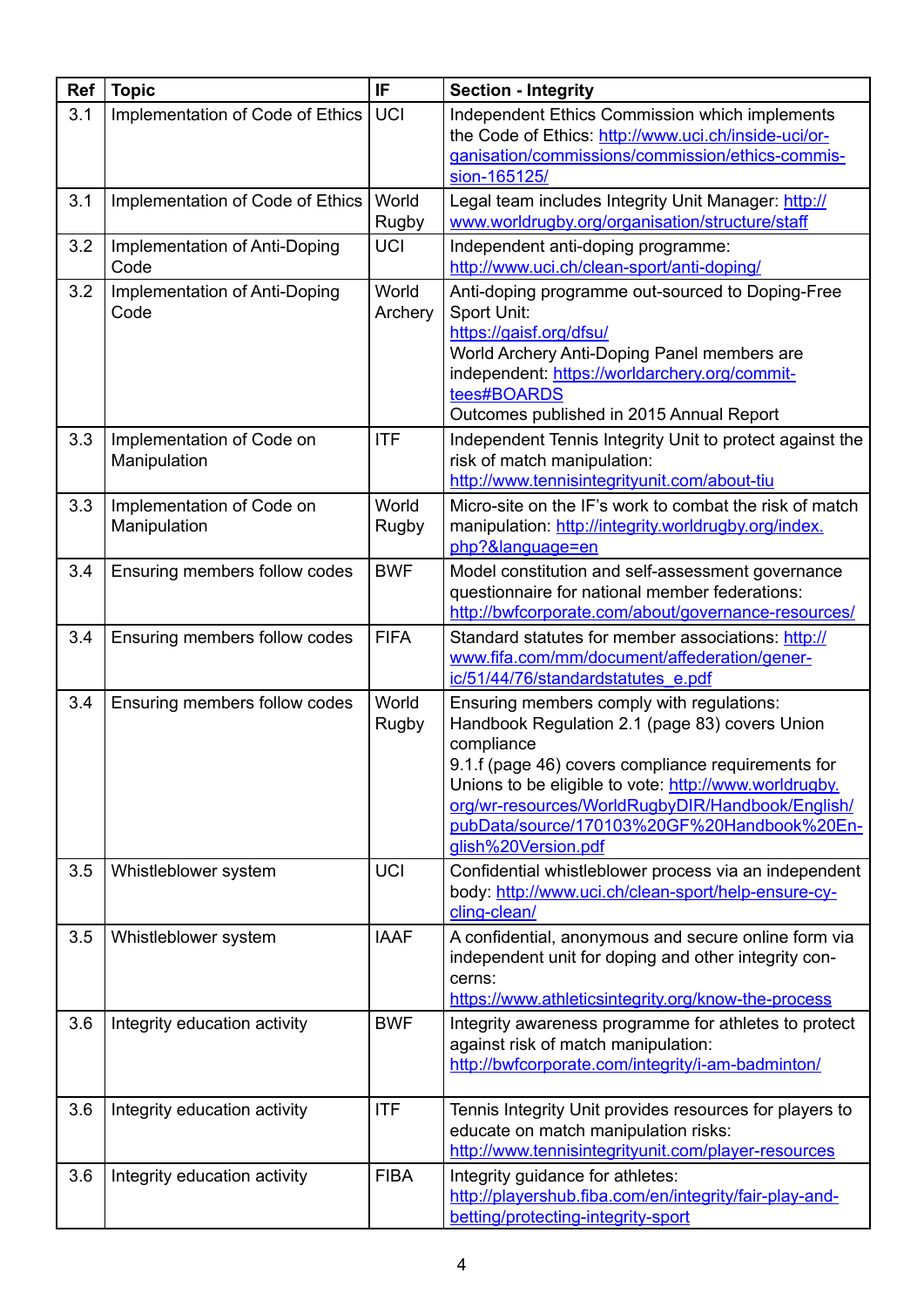| 3.7  | Integrity investigations                  | <b>IAAF</b>    | Athletics Integrity Unit to conduct investigations:<br>https://www.athleticsintegrity.org/know-the-process                                                                                                                                                                                                                                                                                                                                                                                                                                                            |
|------|-------------------------------------------|----------------|-----------------------------------------------------------------------------------------------------------------------------------------------------------------------------------------------------------------------------------------------------------------------------------------------------------------------------------------------------------------------------------------------------------------------------------------------------------------------------------------------------------------------------------------------------------------------|
| 3.7  | Integrity investigations                  | <b>FEI</b>     | Independent Equine Community Integrity Unit investi-<br>gates integrity issues in the sport:<br>https://inside.fei.org/fei/about-fei/integrity                                                                                                                                                                                                                                                                                                                                                                                                                        |
| 3.7  | Integrity investigations                  | <b>BWF</b>     | Integrity Unit has role to conduct investigations:<br>http://bwfcorporate.com/integrity/integrity-unit/                                                                                                                                                                                                                                                                                                                                                                                                                                                               |
| 3.8  | Publication of disciplinary<br>decisions  | World<br>Rugby | Publication of all disciplinary decisions: www.worldrug-<br>by.org/documents/judicial-decisions                                                                                                                                                                                                                                                                                                                                                                                                                                                                       |
| 3.8  | Publication of disciplinary<br>decisions  | <b>FEI</b>     | Publication of disciplinary decisions in a specific sec-<br>tion for the IF's Tribunal:<br>https://inside.fei.org/fei/your-role/athletes/fei-tribunal                                                                                                                                                                                                                                                                                                                                                                                                                 |
| 3.9  | Gender balance                            | <b>FIH</b>     | Gender equality policy $-$ 4 of the 8 ordinary Executive<br>Board Members must be female (FIH Statutes Article<br>7.1.a.ii)<br>http://fih.ch/inside-fih/our-official-documents/fih-stat-<br>utes/                                                                                                                                                                                                                                                                                                                                                                     |
| 3.9  | Gender balance                            | <b>IAAF</b>    | 2019 Constitution (article 36, pages 25-8) includes<br>progressive targets to work towards gender balance:<br>https://www.iaaf.org/download/download?filename=-<br>d8a4e154-7244-4c53-a3cf-55faad26d7ab.pd-<br>f&urlslug=2019%20IAAF%20Constitution                                                                                                                                                                                                                                                                                                                   |
| 3.10 | Taking account of wider stake-<br>holders | <b>FIFA</b>    | MoUs with various organisations and an independent<br>human rights advisory body established, composed of<br>experts from the United Nations, trade unions, civil so-<br>ciety and business with evidence of its activity: http://<br>www.fifa.com/governance/news/y=2017/m=3/news=in-<br>dependent-advisory-board-of-human-rights-experts-to-<br>meet-on-13-march-2875485.html<br>MoU with the Council of Europe:<br>http://www.fifa.com/governance/news/y=2018/m=1/<br>news=fifa-and-the-council-of-europe-establish-a-<br>strong-partnership-mou-on-h-2926210.html |
| 3.10 | Taking account of wider stake-<br>holders | <b>FISA</b>    | Formal cooperation with WWF and UNESCO:<br>http://www.worldrowing.com/environment/fi-<br>sa-wwf-strategic-alliance/<br>http://www.worldrowing.com/news/world-rowing-com-<br>mits-unesco-world-heritage-sites                                                                                                                                                                                                                                                                                                                                                          |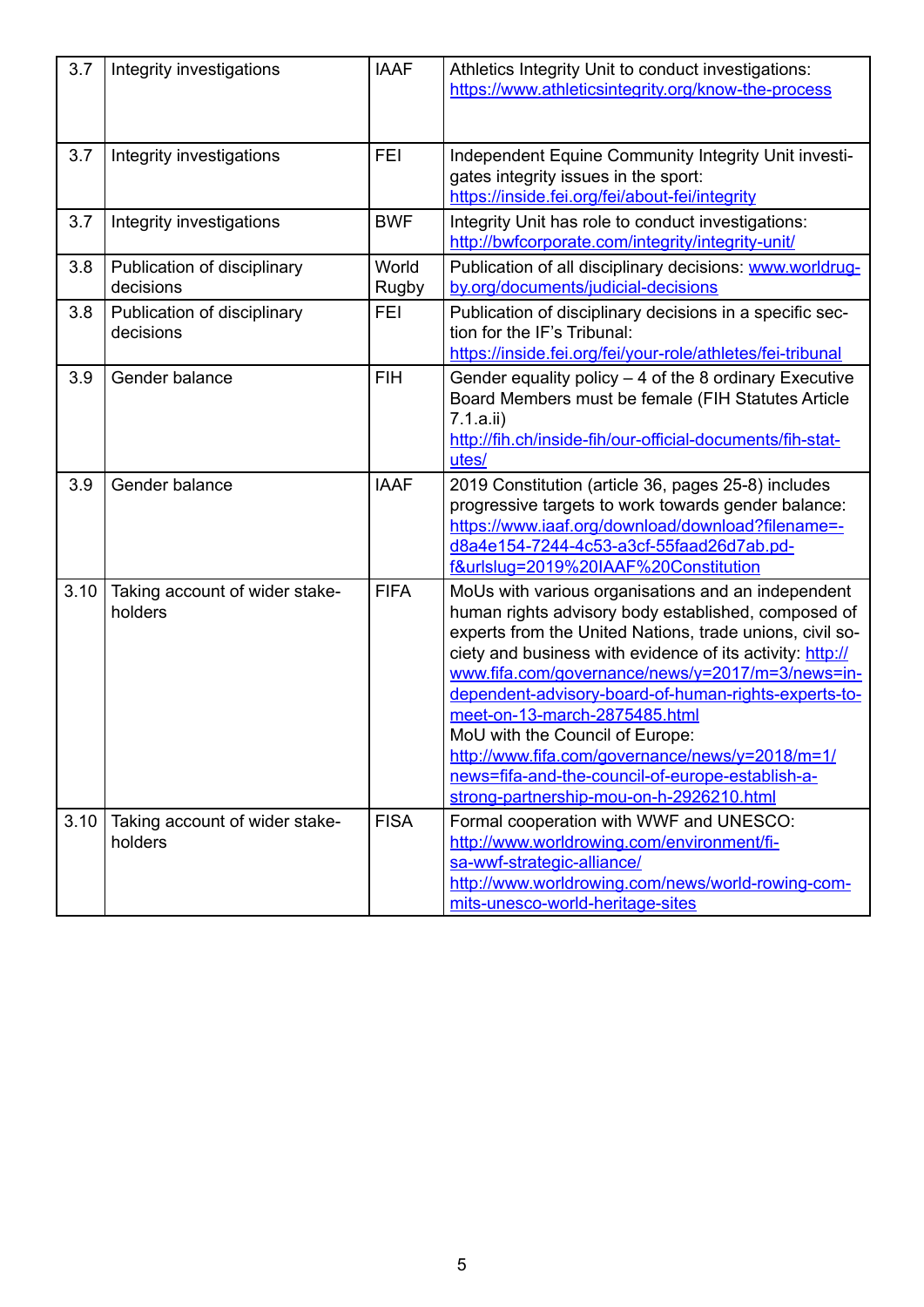| Ref | <b>Topic</b>                             | IF               | <b>Section - Democracy</b>                                                                                                                                                                                                                                                                                                                                                                            |
|-----|------------------------------------------|------------------|-------------------------------------------------------------------------------------------------------------------------------------------------------------------------------------------------------------------------------------------------------------------------------------------------------------------------------------------------------------------------------------------------------|
| 4.1 | Elections for president and<br>officials | <b>ITU</b>       | Congress elects President, Table Officers, Executive<br>Board and others:<br>http://www.triathlon.org/about/congress<br>Publication of voting numbers in Congress minutes<br>(pages 8-12):<br>https://www.triathlon.org/uploads/docs/2016 Con-<br>gress Minutes.pdf                                                                                                                                   |
| 4.1 | Elections for president and<br>officials | <b>FIG</b>       | Full publication of election results:<br>http://fig-gymnastics.com/publicdir/live_results/con-<br>gress/election.php?display=president                                                                                                                                                                                                                                                                |
| 4.2 | Election campaigning rules               | <b>BWF</b>       | Code of Conduct for election candidates (see Statutes<br>Chapter 2, Section 2.2.1 Candidates Code of Conduct)<br>http://bwfcorporate.com/statutes/ (No specific funding<br>rule)                                                                                                                                                                                                                      |
| 4.2 | Election campaigning rules               | World<br>Sailing | Candidates application pack and rules:<br>http://www.sailing.org/tools/documents/Election-<br>Pack2016-[20995].doc<br>(No specific funding rule)                                                                                                                                                                                                                                                      |
| 4.3 | Electoral process and rules              | <b>FIG</b>       | Voting rules in Statutes 11.17 (page 20):<br>http://www.fig-gymnastics.com/publicdir/rules/files/<br>main/20161025 Statutes%202017 E.pdf<br>See also the rest of Article 11 for election process.<br>Members can earn additional votes through participa-<br>tion in events.<br>(However, the nominations process is restrictive)                                                                     |
| 4.3 | Electoral process and rules              | <b>ITF</b>       | Article 18(t) on page 20 in Constitution covers weight-<br>ed voting system:<br>http://www.itftennis.com/about/organisation/constitu-<br>tion.aspx                                                                                                                                                                                                                                                    |
| 4.3 | Electoral process and rules              | <b>ITU</b>       | Election process: Constitution 27.6 (page 23) - "All<br>other Parliamentary questions not contained in the<br>Constitution shall be decided by Robert's Rules of Or-<br>der, Newly Revised": http://www.triathlon.org/uploads/<br>docs/International Triathlon Union Constitution<br>Dec 20154.pdf<br>(However, these procedures will be familiar only in<br>countries with a "Common Law" tradition) |
| 4.4 | Publishing details of elected<br>roles   | <b>FEI</b>       | Job/role specifications developed for elected officials:<br>http://inside.fei.org/fei/elections/job-specs                                                                                                                                                                                                                                                                                             |
| 4.5 | <b>Eligibility rules</b>                 | <b>ITU</b>       | Simple eligibility criteria for candidates - Constitution<br>27.1 (pages 21-2):<br>http://www.triathlon.org/uploads/docs/International Tri-<br>athlon Union Constitution Dec 20154.pdf                                                                                                                                                                                                                |
| 4.5 | <b>Eligibility rules</b>                 | <b>FEI</b>       | Nominations Commission determines eligibility of can-<br>didates for election - Internal Regulations 6.1 (page<br>11): https://inside.fei.org/fei/regulations/general-rules                                                                                                                                                                                                                           |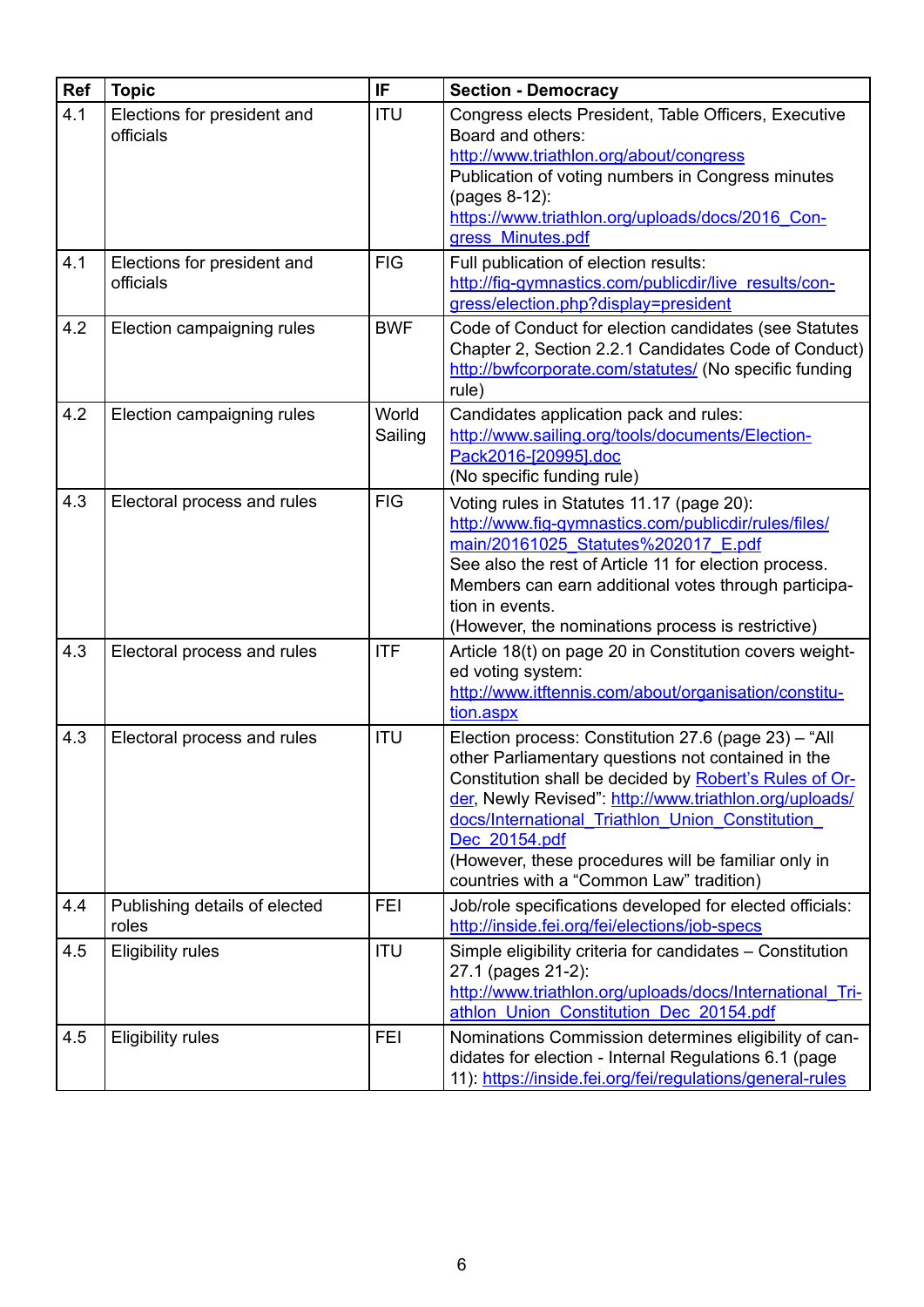| 4.5 | <b>Eligibility rules</b>                                        | <b>FIFA</b>           | Rules about the eligibility check for candidates for<br>election -<br>Article 27 para 8 of the FIFA Statutes (page 26):<br>http://resources.fifa.com/mm/document/affederation/<br>generic/02/78/29/07/fifastatutsweben neutral.pdf<br>Article 37 and 38 of the FIFA Governance Regulations<br>(pages 39-47): http://resources.fifa.com/mm/docu-<br>ment/affederation/administration/02/11/20/75/foren-<br>web neutral.pdf<br>(However, the nominations rule is highly restrictive) |
|-----|-----------------------------------------------------------------|-----------------------|------------------------------------------------------------------------------------------------------------------------------------------------------------------------------------------------------------------------------------------------------------------------------------------------------------------------------------------------------------------------------------------------------------------------------------------------------------------------------------|
| 4.6 | Term limits for elected officials                               | <b>FEI</b>            | Complex rules on term limits for officials are explained<br>in Statutes, Articles 19.5-6, 31.7, 33.3 (starting page<br>15): https://inside.fei.org/sites/default/files/Statutes%20<br>29%20April%202015%20-%20clean.pdf                                                                                                                                                                                                                                                            |
| 4.6 | Term limits for elected officials                               | World<br><b>Rugby</b> | Rules on term limits of 12 years for Executive Commit-<br>tee in Bye-Laws 10.3.1 (page 56):<br>http://www.worldrugby.org/wr-resources/WorldRugby-<br>DIR/Handbook/English/pubData/source/170103%20<br>GF%20Handbook%20English%20Version.pdf                                                                                                                                                                                                                                        |
| 4.7 | Representation of stakeholders                                  | <b>ITU</b>            | Representation of stakeholders -<br>Athletes' Committee has right to vote at Congress -<br>Constitution 14.3.i<br>http://www.triathlon.org/uploads/docs/International Tri-<br>athlon Union Constitution Dec 20154.pdf                                                                                                                                                                                                                                                              |
| 4.7 | Representation of stakeholders                                  | <b>UCI</b>            | Professional Cycling Council is an example of repre-<br>senting key stakeholders in official structures:<br>http://www.ucj.ch/inside-uci/organisation/commissions/<br>commission/professional-cycling-council/                                                                                                                                                                                                                                                                     |
| 4.7 | Representation of stakeholders                                  | <b>ISSF</b>           | Chair of Athletes' Committee is a member of the Exec-<br>utive Committee:<br>http://www.issf-sports.org/theissf/organisation/execu-<br>tive committee.ashx<br>Coach Advisory Committee in place:<br>http://www.issf-sports.org/theissf/organisation/commit-<br>tees/issf coaching committee.ashx                                                                                                                                                                                   |
| 4.8 | Conflict of interest policy                                     | World<br>Sailing      | Conflicts of interest policy: http://www.sailing.org/tools/<br>documents/ConflictofInterestPolicy-%5b21523%5d.pdf                                                                                                                                                                                                                                                                                                                                                                  |
| 4.8 | Conflict of interest policy                                     | <b>UCI</b>            | Register of interests published for elected officials:<br>http://www.uci.ch/inside-uci/organisation/manage-<br>ment-committee-161115/<br>(Click on each name to find the register)                                                                                                                                                                                                                                                                                                 |
| 4.9 | <b>Regular meetings of General</b><br>Assembly and other bodies | World<br>Sailing      | Calendar of meetings on website: http://www.sailing.<br>org/meetings/index.php                                                                                                                                                                                                                                                                                                                                                                                                     |
| 4.9 | <b>Regular meetings of General</b><br>Assembly and other bodies | <b>FIFA</b>           | Calendar with a specific tab for meetings: http://www.<br>fifa.com/calendar/                                                                                                                                                                                                                                                                                                                                                                                                       |
| 4.9 | <b>Regular meetings of General</b><br>Assembly and other bodies | <b>FEI</b>            | Annual meeting of Congress (Statutes 11.1, page 12)<br>and at least twice per year for the Bureau (21.1, page<br>$17)$ :<br>https://inside.fei.org/sites/default/files/Statutes%20<br>29%20April%202015%20-%20clean.pdf<br>(However, there is no published calendar of meetings)                                                                                                                                                                                                   |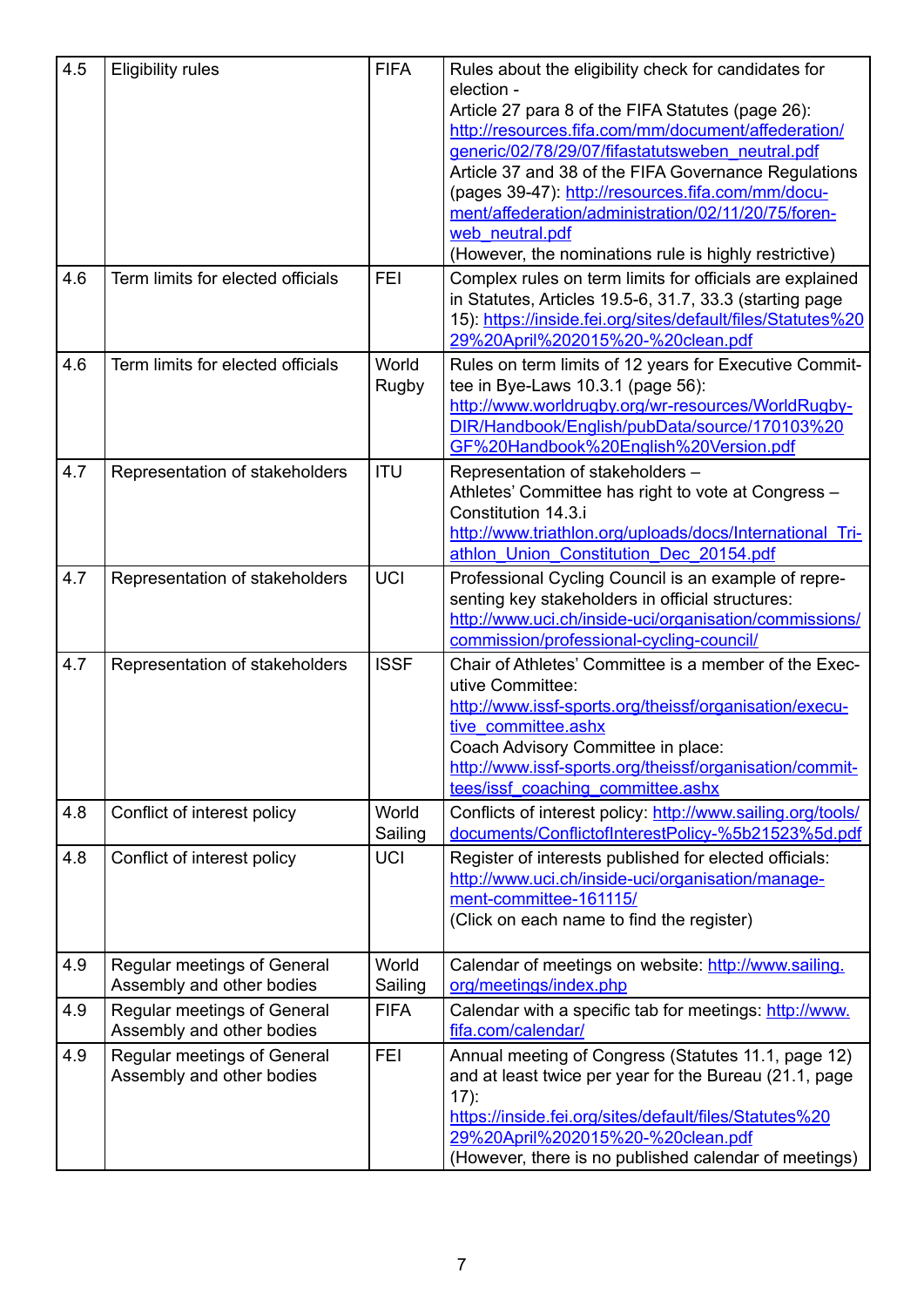| 4.9  | Regular meetings of General<br>Assembly and other bodies  | <b>ITU</b>  | Annual meeting of Congress (Constitution 14.2, page<br>8) and at least twice per year for Executive Board<br>(17.2, page 13):<br>http://www.triathlon.org/about/download file/itu consti-<br>tution<br>(However, there is no published calendar of meetings)                                                                                                                                                            |
|------|-----------------------------------------------------------|-------------|-------------------------------------------------------------------------------------------------------------------------------------------------------------------------------------------------------------------------------------------------------------------------------------------------------------------------------------------------------------------------------------------------------------------------|
| 4.10 | Equal opportunities to participate<br>at General Assembly | <b>FIFA</b> | Cost of travel and accommodation for three delegates<br>from each member association is covered (Article 1<br>Standing Orders of Congress). Congress also lives-<br>treamed on website.<br>http://resources.fifa.com/mm/document/affederation/<br>administration/02/92/76/53/circularno.1617-68thfifa-<br>congressinmoscowrussiaon13june2018 neutral.pdf                                                                |
| 4.10 | Equal opportunities to participate<br>at General Assembly | <b>FIE</b>  | Cost of 2 nights' accommodation for the first delegate<br>of each national federation is covered:<br>http://static.fie.org/uploads/17/89298-informations%20<br>congres%202017%20ang.pdf<br>Flight ticket for first delegate of each national federa-<br>tion is subsidised via continental Confederation. Evi-<br>dence of budget published:<br>http://static.fie.org/uploads/18/90951-budgets%20<br>PDC%20complets.pdf |
| 4.10 | Equal opportunities to participate<br>at General Assembly | <b>ITF</b>  | All member nations receive direct grant of \$500 USD<br>for travel and 4 nights' accommodation free of charge<br>for one representative.<br><b>Published AGM Travel Policy:</b><br>http://www.itftennis.com/media/278295/278295.pdf                                                                                                                                                                                     |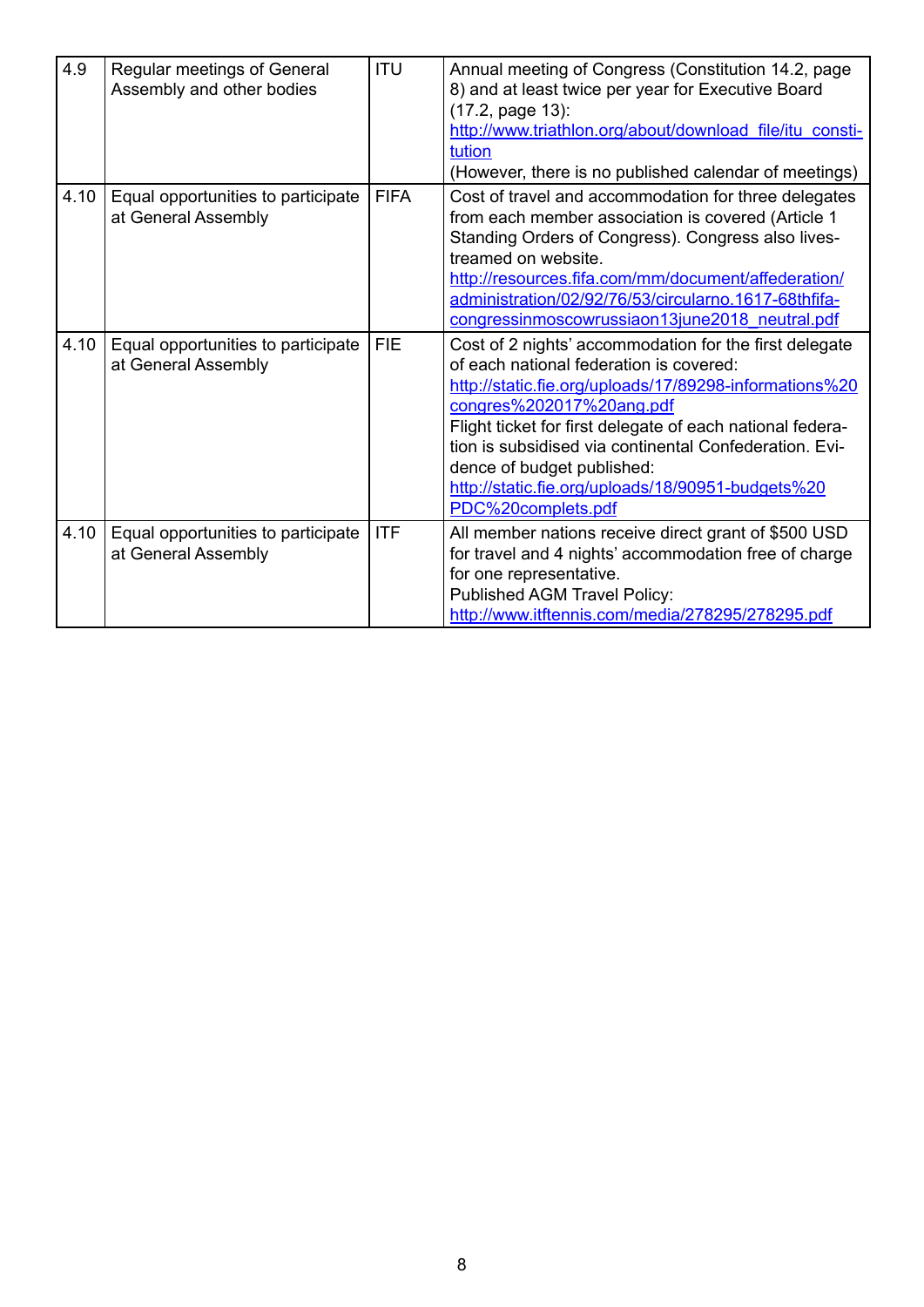| <b>Ref</b>        | <b>Topic</b>                                  | IF                    | <b>Section - Development and Solidarity</b>                                                                                                                                                                                                             |
|-------------------|-----------------------------------------------|-----------------------|---------------------------------------------------------------------------------------------------------------------------------------------------------------------------------------------------------------------------------------------------------|
| 5.1<br>and<br>5.2 | Development process and<br>policy             | World<br><b>Rugby</b> | Development programme with a transparent process<br>for allocating resources: http://www.worldrugby.org/<br>documents/development-brochures                                                                                                             |
| 5.1<br>and<br>5.2 | Development process and<br>policy             | <b>FEI</b>            | Process for allocating resources explained in Solidarity<br>Guidelines: https://inside.fei.org/system/files/FEI Soli-<br>darity Programme-General Guidelines Ed.2017.pdf                                                                                |
| 5.3               | Monitoring development<br>funding             | <b>FEI</b>            | Detailed form for funding recipients to complete for<br>monitoring expenditure:<br>https://inside.fei.org/fei/solidarity/about/form                                                                                                                     |
| 5.3               | Monitoring development<br>funding             | World<br>Rugby        | Outcomes of development funding covered in annual<br>reports: http://www.worldrugby.org/documents/annu-<br>al-reports                                                                                                                                   |
| 5.4               | Sustainable development                       | <b>FISA</b>           | Extensive activity to protect the environment: http://<br>www.worldrowing.com/environment/                                                                                                                                                              |
| 5.4               | Sustainable development                       | <b>FEI</b>            | Sustainability Handbook for Event Organisers:<br>http://inside.fei.org/fei/your-role/organisers/handbook                                                                                                                                                |
| 5.4               | Sustainable development                       | <b>FIFA</b>           | Extensive action on sustainability in its broadest<br>sense, including engagement with stakeholders and<br>standards adopted:<br>http://www.fifa.com/sustainability/                                                                                    |
| 5.5               | Social responsibility activity                | <b>FIBA</b>           | Social responsibility activity:<br>http://www.fiba.com/foundation                                                                                                                                                                                       |
| 5.5               | Social responsibility activity                | <b>ITTF</b>           | Example of social responsibility project:<br>http://www.ittf.com/2016/12/28/bonding-one-family-<br>one-sport-theme-auckland/                                                                                                                            |
| 5.5               | Social responsibility activity                | <b>IJF</b>            | Example news story of activity at refugee camp:<br>https://www.ijf.org/news/show/judo-demo-maheba-ref-<br>ugee-camp                                                                                                                                     |
| 5.6               | <b>Education programmes</b>                   | <b>FIE</b>            | Extensive education activity:<br>http://fie.org/development/courses<br>Detailed report on education programme in annual re-<br>port (pages 14-22):<br>http://static.fie.org/uploads/18/93548-91521-5.%20<br>2016%20annual%20report%20ang.pdf            |
| 5.6               | <b>Education programmes</b>                   | <b>ITU</b>            | Education programme for coaches, officials, event or-<br>ganisers and others: https://education.triathlon.org/                                                                                                                                          |
| 5.6               | <b>Education programmes</b>                   | <b>FIH</b>            | Education, training and resource centre - FIH Acade-<br>my:<br>http://www.fih.ch/inside-fih/fih-hockey-academy/                                                                                                                                         |
| 5.7               | Gender / geographic balance<br>in development | <b>ITU</b>            | Gender and geographic balance in Team ITU develop-<br>ment programme:<br>http://www.triathlon.org/development/athlete/teamitu                                                                                                                           |
| 5.7               | Gender / geographic balance<br>in development | <b>FISA</b>           | Universality and gender equality are objectives of the<br>Development Programme - Congress Papers (pages<br>88-89):<br>http://www.worldrowing.com/mm//Document/General/<br>General/12/39/79/2016OrdinaryCongressAgendaPa-<br>persENFinalweb Neutral.pdf |
| 5.8               | Legacy programmes for<br>event hosts          | World<br>Rugby        | Legacy programmes linked to major events: http://<br>www.worldrugby.org/development/impact-be-<br>yond?lang=en                                                                                                                                          |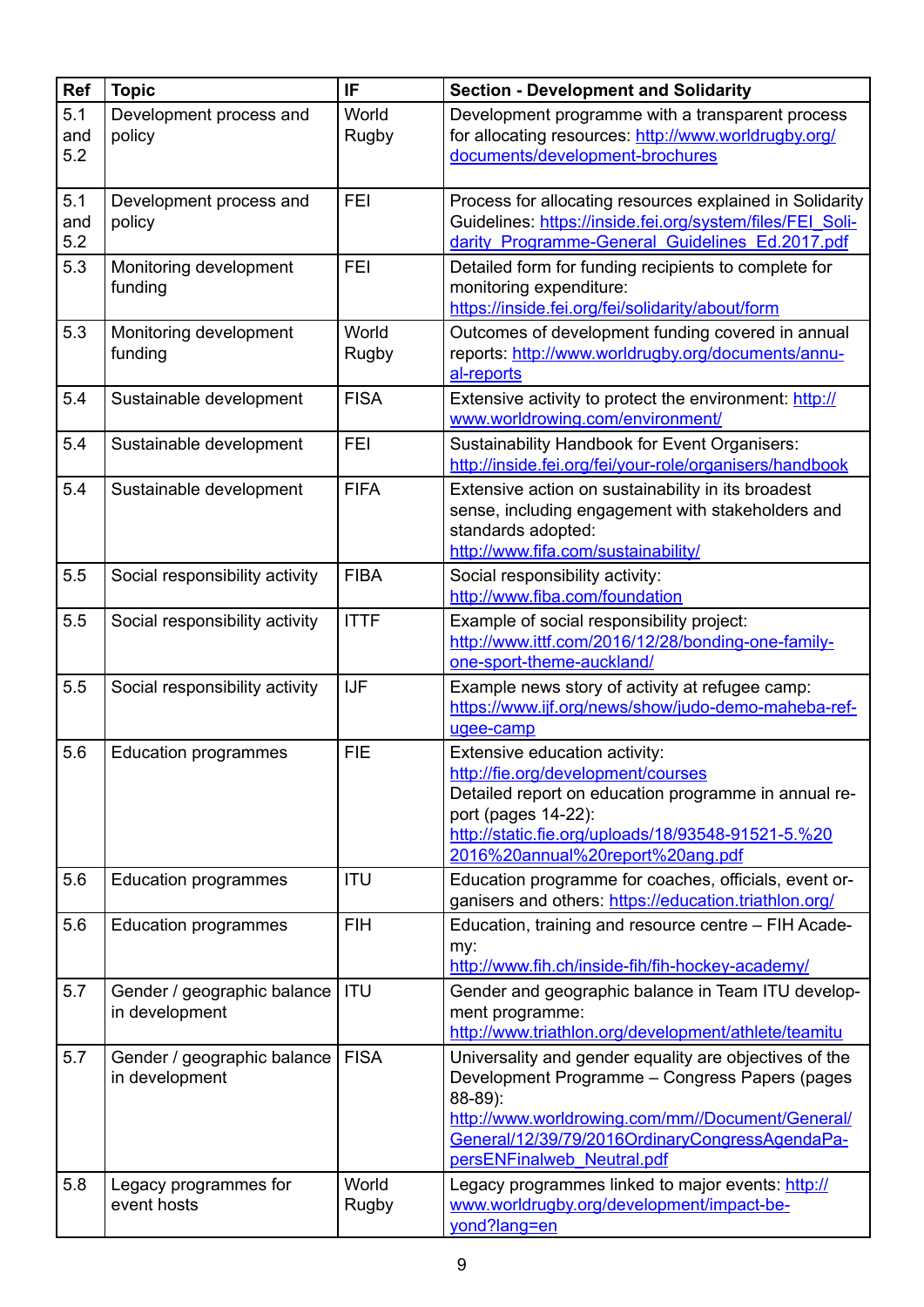| 5.8  | Legacy programmes for<br>event hosts                                    | <b>UCI</b>         | Bike City label for cities which host an event and take<br>action to promote cycling:<br>http://www.uci.ch/cyclingforall/uci-bike-city-label/                                                                                                                                                                                                                                                                                                                                                                         |
|------|-------------------------------------------------------------------------|--------------------|-----------------------------------------------------------------------------------------------------------------------------------------------------------------------------------------------------------------------------------------------------------------------------------------------------------------------------------------------------------------------------------------------------------------------------------------------------------------------------------------------------------------------|
| 5.8  | Legacy programmes for<br>event hosts                                    | <b>IAAF</b>        | Observer programme for major events, funded by<br>IAAF:<br>https://www.iaaf.org/news/iaaf-news/observer-pro-<br>gramme-2018                                                                                                                                                                                                                                                                                                                                                                                           |
| 5.9  | Anti-discriminat-ion activity                                           | <b>IGF</b>         | Anti-discrimination policy:<br>http://d2aygmo1xd84v8.cloudfront.net/wp-content/<br>uploads/sites/49/2017/01/IGF-Antidiscrimination-Poli-<br>cy210117-2.pdf<br>Some other policies:<br>http://www.igfgolf.org/about-igf/governance-organiza-<br>tion/<br>(Scroll down)                                                                                                                                                                                                                                                 |
| 5.9  | Anti-discriminat-ion activity                                           | <b>FIFA</b>        | Diversity award project:<br>http://resources.fifa.com/mm/document/afsocial/an-<br>ti-racism/02/77/14/85/factsheet fifadiversityaward en<br>neutral.pdf                                                                                                                                                                                                                                                                                                                                                                |
| 5.10 | <b>Resources dedicated</b><br>to Paralympic/disability<br>discipline(s) | <b>ITF</b>         | Fully integrated Paralympic discipline (Wheelchair ten-<br>nis) within ITF structure:<br>www.itftennis.com/wheelchair/home.aspx                                                                                                                                                                                                                                                                                                                                                                                       |
| 5.10 | <b>Resources dedicated</b><br>to Paralympic/disability<br>discipline(s) | World<br>Taekwondo | World Taekwondo is a member of the IPC and works<br>with INAS and ICSD.<br>Reference to Olympic and Paralympic Charters in<br>Statutes, Article 2 (page 6):<br>http://www.worldtaekwondo.org/wp-content/up-<br>loads/2017/12/World-Taekwondo-Statutes-as-of-De-<br>cember-4-2017.pdf<br>Para-Taekwondo Department: http://www.worldtae-<br>kwondo.org/about-wt/office/<br>Equal credit is given for participation in World Pa-<br>ra-Taekwondo Championships (Statutes Articles. 15.1<br>and 16.4 on pages 15 and 17) |
| 5.10 | Resources dedicated<br>to Paralympic/disability<br>discipline(s)        | <b>FIBA</b>        | Although FIBA does not govern the Paralympic disci-<br>pline of Wheelchair basketball, it provides extensive<br>support for the International Wheelchair Basketball<br>Federation (Statutes 4.3) which includes marketing<br>and legal assistance as well as an anti-doping pro-<br>gramme:<br>http://www.fiba.basketball/documents/fiba-general-stat-<br>utes.pdf                                                                                                                                                    |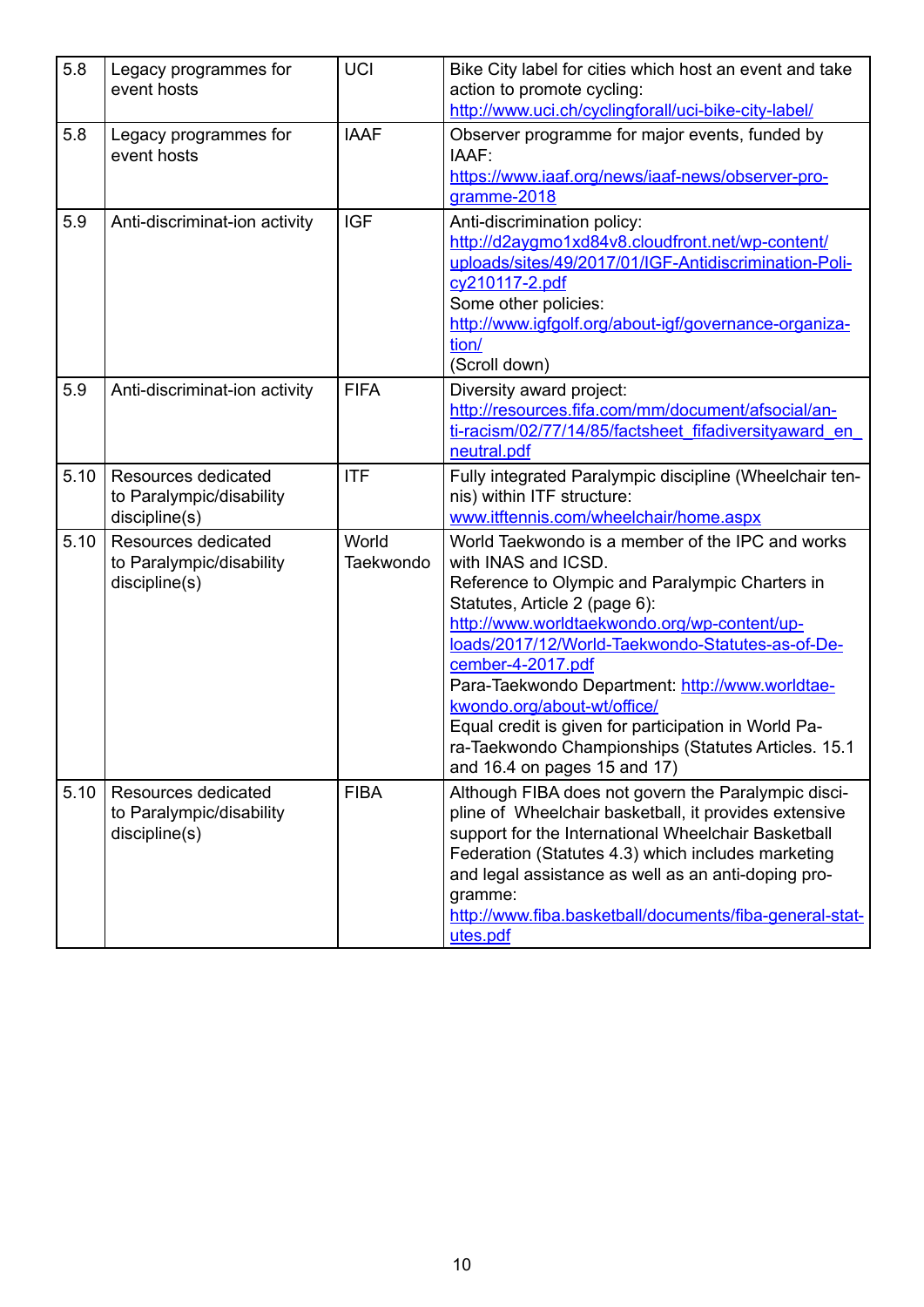| <b>Ref</b>        | <b>Topic</b>                                                 | IF               | Section - Checks and Balances / Control Mecha-<br>nisms                                                                                                                                                                                                                                                                                                                                                                                                                                                             |
|-------------------|--------------------------------------------------------------|------------------|---------------------------------------------------------------------------------------------------------------------------------------------------------------------------------------------------------------------------------------------------------------------------------------------------------------------------------------------------------------------------------------------------------------------------------------------------------------------------------------------------------------------|
| 6.1               | Ethics committee with<br>independent representation          | <b>UCI</b>       | Independent Ethics Committee which can propose<br>sanctions: http://www.uci.ch/inside-uci/organisation/<br>commissions/commission/ethics-commission-165125/<br>(See also 3.1 above)                                                                                                                                                                                                                                                                                                                                 |
| 6.1               | Ethics committee with<br>independent representation          | <b>FISA</b>      | Independent Ethics Panel which can propose sanc-<br>tions: http://www.worldrowing.com/fisa/about-fisa/<br>fisa-code-ethics                                                                                                                                                                                                                                                                                                                                                                                          |
| 6.2               | Audit committee with<br>independent representation           | World<br>Sailing | Audit Committee with independent representatives op-<br>erates between the external auditor and the IF: http://<br>www.sailing.org/about/committees/audit_committee.<br>php                                                                                                                                                                                                                                                                                                                                         |
| 6.2               | Audit committee with<br>independent representation           | <b>IGF</b>       | Charter for Audit and Risk Committee, which has a<br>wide remit:<br>http://d2aygmo1xd84v8.cloudfront.net/wp-content/<br>uploads/sites/49/2017/01/IGF-Audit-and-Risk-Commit-<br>tee-Charter.pdf                                                                                                                                                                                                                                                                                                                      |
| 6.2               | Audit committee with<br>independent representation           | <b>FIVB</b>      | Congress working file includes report from internal au-<br>ditors (pages 186-190):<br>http://www.fivb.com/-/media/fivb/congress/fivb work-<br>ing file worldcongress 2016 final.pdf?la=en                                                                                                                                                                                                                                                                                                                           |
| 6.3<br>and<br>6.4 | Accounting controls / risk<br>management                     | <b>ITF</b>       | Risk management covered in Corporate Governance<br>section in annual report (pages 44-45) followed by<br>audited accounts (page 46 onwards): http://itf.uberflip.<br>com/i/828261-itf-annual-report-accounts-2016                                                                                                                                                                                                                                                                                                   |
| 6.3<br>and<br>6.4 | Accounting controls / risk<br>management                     | <b>BWF</b>       | Explanation of internal controls in Rules and Proce-<br>dures (go to Statutes Chapter 1, Section 1.2.2 pages<br>18-19): http://bwfcorporate.com/statutes                                                                                                                                                                                                                                                                                                                                                            |
| 6.3<br>and<br>6.4 | Accounting controls /risk<br>management                      | World<br>Sailing | Financial authorities matrix: http://www.sailing.org/<br>tools/documents/FinancialAuthoritiesmatrix-[23531].<br>pdf                                                                                                                                                                                                                                                                                                                                                                                                 |
| 6.3               | External financial audit                                     |                  | See examples under 2.7 above                                                                                                                                                                                                                                                                                                                                                                                                                                                                                        |
| 6.5               | Protecting sporting regulations<br>from commercial interests | <b>ITF</b>       | Davis Cup regulations regarding choice of venue pro-<br>tect against commercial influence on sporting rules:<br>Davis Cup regulations - rules 25 and 27 (page 13):<br>http://www.daviscup.com/media/247913/247913.pdf                                                                                                                                                                                                                                                                                               |
| 6.5               | Protecting sporting regulations<br>from commercial interests | <b>UCI</b>       | World Tour teams have to meet licensing conditions:<br>http://www.uci.ch/mm/Document/News/Rulesandregu-<br>lation/17/73/59/2-ROA-20170201-E English.pdf                                                                                                                                                                                                                                                                                                                                                             |
| 6.5               | Protecting sporting regulations<br>from commercial interests | <b>FIVB</b>      | Disciplinary Regulations reference integrity in relation<br>to selection of events (Articles 4.2-5, 6.5 and $7 -$ pag-<br>es 7-11)<br>http://www.fivb.org/EN/FIVB/Document/Legal/FIVB<br>Disciplinary Regulations 2017 20170807.pdf<br>Bidding documents also incorporate a Human Rights<br>Provision e.g. Schedule 5 VNL Finals (page 50):<br>http://www.fivb.com/-/media/fivb/bid/fivbifb-mens-<br>nvl-finalsterms-and-conditions--full-version.pd-<br>f?la=en&hash=EF27B5FEB1EAB881D4BA71592C-<br>FA62CB6F9F6AB5 |
| 6.6               | Open tendering                                               | <b>IGF</b>       | Competitive tendering for contracts over 50,000 CHF:<br>https://www.igfgolf.org/wp-content/uploads/<br>sites/49/2017/01/Assignment-of-Authority200117.pdf                                                                                                                                                                                                                                                                                                                                                           |